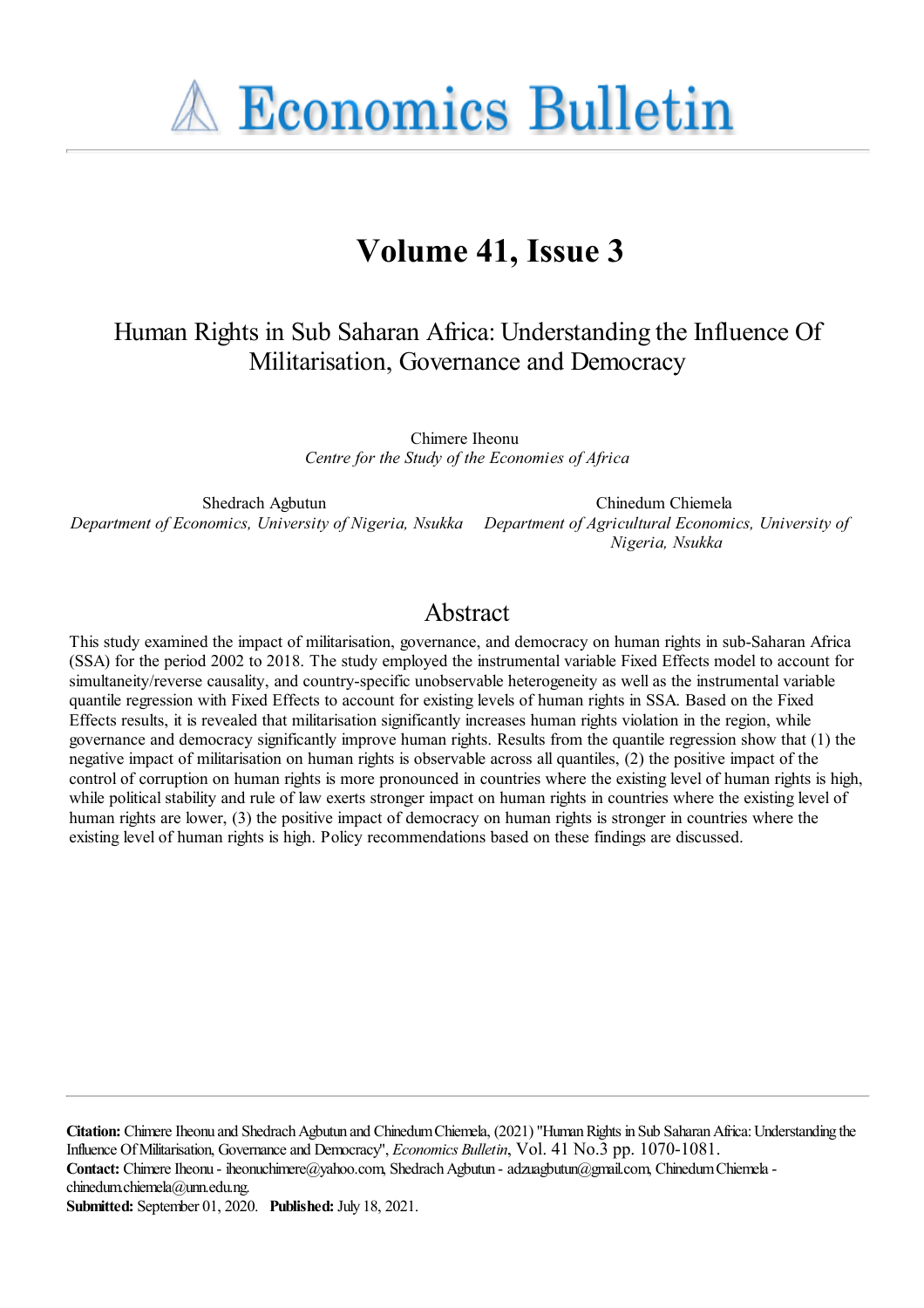## **Introduction**

The protection of human rights across the world is a key factor for social and economic development. Human rights cover an extensive range of rights, some of which include the protection of physical integrity, freedom of speech, the right to education among other rights. The term human rights gained importance in contemporary debates after the second world war and ever since then, the protection of human rights have become a global phenomenon.

In 1948, the United Nations adopted the Universal Declaration of Human Rights (UDHR) to ensure that human rights and freedom become a reality. The UDHR became a sign of optimism for better protection, promotion, and enforcement of the rights of humans. Over time, important treaties such as the International Convention of Economic, Social and Cultural Rights (ICESCR) and the International Convention on Civil and Political Rights (ICCPR) were established. According to Obioha (2017), human rights and freedom are beacons and springboard for human flourishing, pillars of world peace and the wellbeing of man. Stamatopoulou (1999) acknowledged that human rights are inextricably linked with economic development and democracy. In the economic sphere, respecting human rights is very critical to the rate and magnitude of investment. This is supported by Blume and Stefan (2007) who observed the importance of human rights to investment. This reflects that countries that do not promote human rights are likely to make economic losses.

In Africa, and in particular sub-Saharan Africa (SSA), the level of human rights remains weak in comparison to other regions of the world (see Schnakenberg and Fariss, 2014; Fariss, 2019). This reflects a situation where the protection of human rights has not been given the considerable attention it deserves. According to Amnesty International (2018), the landscape of human rights in Africa has been shaped by numerous negative issues such as political crises, concerted attacks, violent crackdown on civil defenders, among others. In Nigeria and many SSA countries, the government continue to violate human rights through unlawful arrest and detention, intolerance of peaceful dissents and attacks on journalists (Nnodim, 2018). These have been achieved through the defamation of law and the justice system, and the use of force through the military and other armed agencies.

Militarisation has traditionally implied the process which militarises the civilian space. The concept of militarisation according to Bernazzoli and Flint (2009) has evolved from one that once denoted the evolution of a separate, dangerous military ethos to one that emphasizes the embeddedness of a militaristic mentality in civil societies. In the 1970s, the process of militarisation was consolidated in Africa with military spending increasing substantially. According to Saba and Ngepah (2019), Africa's military expenditure has increased by 91 percent since 2005. Worthy to note, the West African sub-region is currently faced with numerous security challenges that have continued to threaten peace and stability. It has been acknowledged by Conteh-Morgan (1993) that a link exists between militarisation and conflict which likely precipitates to human rights violations. In areas most prone to conflict, the military has consistently been accused of violating human rights (Adeakin, 2016). While military presence may be important for peace, it can also result in significant human rights violations.

On the other hand, good governance is an important factor that ensures respect for human rights. For instance, without the rule of law, independent courts, and accountability, human rights protection may not be fulfilled. A transparent, responsible, accountable, and participatory governance is a precondition to enduring respect for human dignity and the protection of human rights. As acknowledged by Iheonu et al. (2019), the quality of governance in a society affects various aspects of the socio-economy. This denotes that a positive association intuitively exists between governance and human rights. Further, Kaufman, Kraay and Mastruzzi (2005) reveal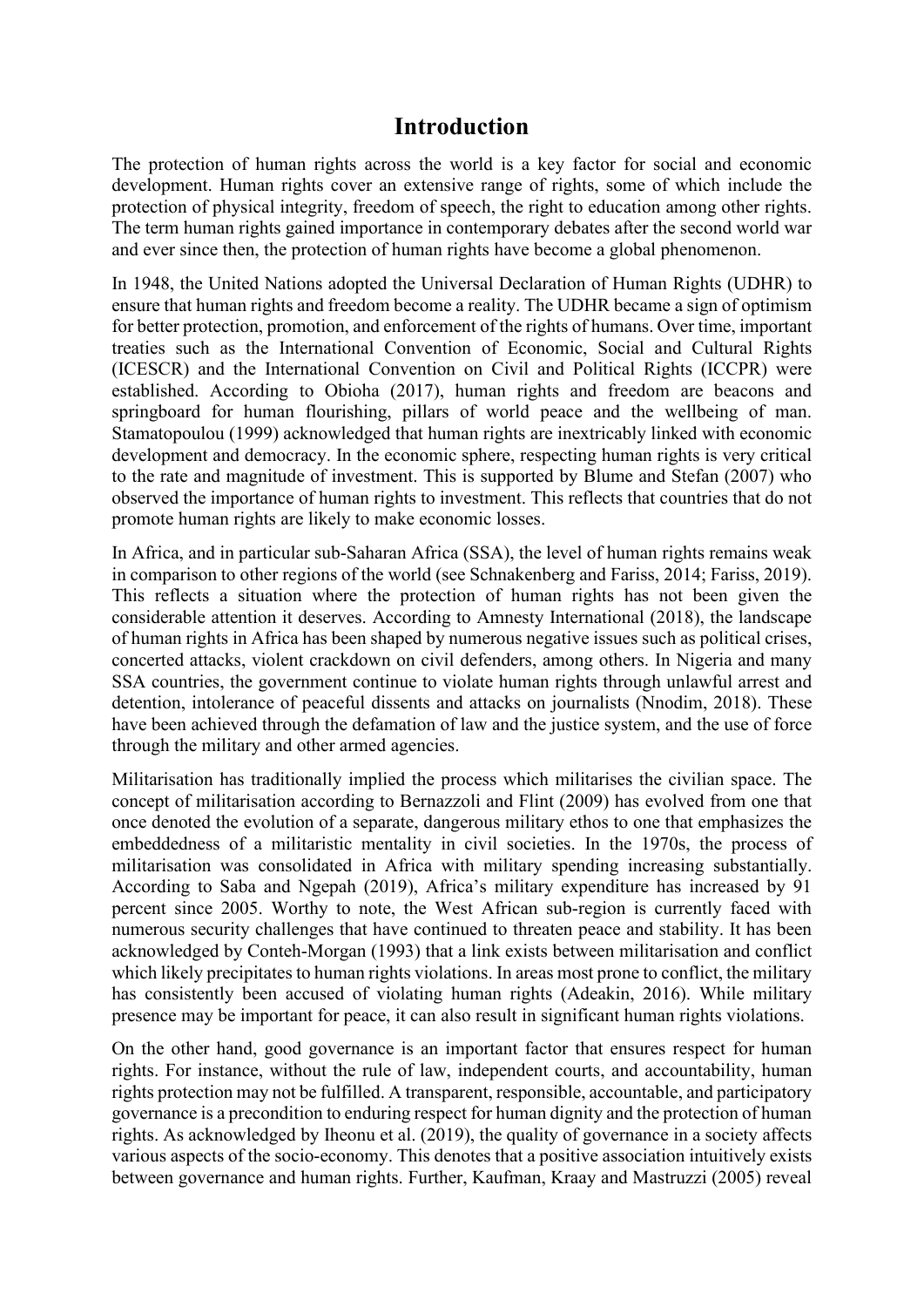that good governance fosters economic development, which also precipitates to influencing positively other social indicators of an economy. It has also been pointed out by Saikia (2013) that improving governance is mandatory for the improvement in human rights.

Additionally, the importance of improved democratic institutions cannot be overemphasized in promoting human rights. Democracy continues to gain ground in international discourse due to its perceived benefits. Boutros-Ghali (1996) described democracy as a system of government which embodies, in a variety of institutions and mechanisms, the ideal of political power based on the will of the people. In SSA, democracy is gradually replacing authoritarian regimes as a system of governance. This gradual replacement is termed democratization which has been a major pursuit of the United Nations.

The influence of democracy on human rights is generally accepted to be positive. According to Evans (2001), democracy is an important foundation to propel the advancement of human rights. To the United Nations (2013), the nexus between democracy and human rights is symbiotic, intricated and mutually constitutive. Democracy has been regarded as the most consistent safeguard to the protection of human rights. However, according to Conrad (2014), practical democracy does not always improve human rights, and in other cases can increase human rights violation.

This study intends to examine the influence of militarisation, governance, and democracy on human rights in 33 SSA countries for the period 2002 to 2018 and thus provide empirical backings to a much wider theoretical discourse, thereby contributing to literature. This study is justified based on the importance of human rights to socioeconomic progress and its attendant effect on economic development. The study utilises the Instrumental Variable (IV) Fixed Effects (FE) model in the modelling exercise to correct for simultaneity/reverse causality and account for country-specific unobservable heterogeneity, as well as the IV Quantile Regression (QR) with FE which has the advantage of ascertaining the impact of militarisation, governance, and democracy on human rights in SSA across various quantiles of human rights. This is in line with providing robust policy options which account for SSA countries with low, intermediate, and high levels of human rights. The remainder of this study is composed of the method and data section, presentation, and discussion of empirical results as well as conclusion with relevant policy recommendations.

## **Methods and Data**

## *Methods*

#### *Instrumental Variable Fixed Effects Regression*

The study employs the IV-FE model due to its importance in accounting for simultaneity/reverse causality and country-specific heterogeneity. We address the problem of simultaneity via the process of instrumentation. In this process, we instrument the explanatory variables with their first lags through the procedure of saving the fitted values from an Ordinary Least Square (OLS) regression with Heteroskedastic and Autocorrelation Consistent (HAC) standard errors in equation (1), which are then employed as instruments for the explanatory variables.

$$
z_{i,t} = \beta_0 + \beta_j (z_{i,t-1}) + \varepsilon_{i,t} \tag{1}
$$

here,  $z_{i,t}$  is an independent variable in country *i* at time *t*.  $\beta_0$  is the intercept,  $z_{i,t-1}$  is the first lag of the independent variable and  $\varepsilon_{i,t}$  is the error term.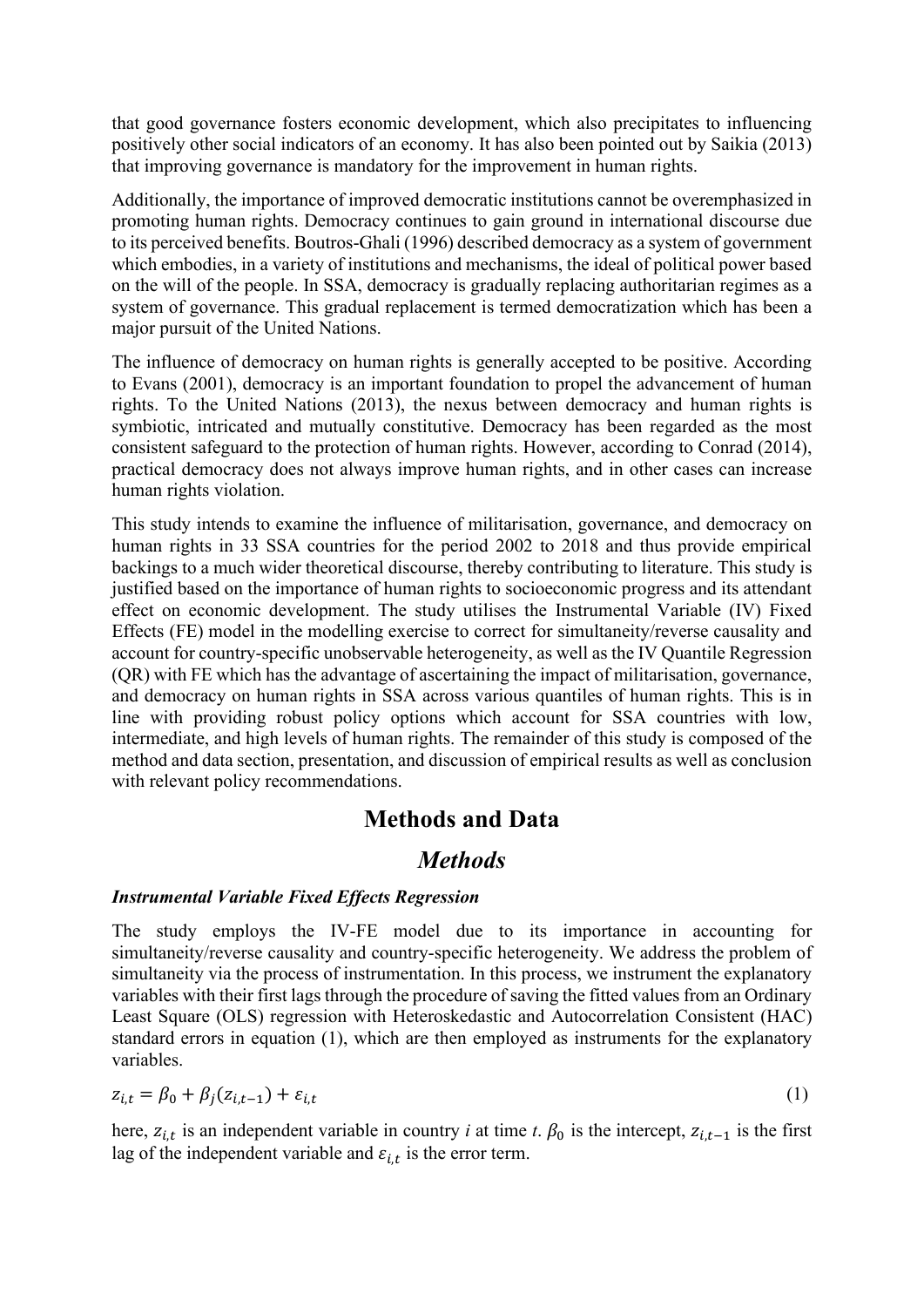The FE regression is utilised to accounts for country specific characteristics via the intercept parameter in the modelling exercise. While these characteristics are constant overtime for the individual cross section, they vary across cross sectional units (Asongu, Iheonu and Odo, 2019). The FE model can be expressed such that:

$$
hrv_{it} = \vartheta_i + \pi m_{it} + \tau g_{it} + d_{i,t} + \sigma X_{it} + \varepsilon_{it}
$$
\n<sup>(2)</sup>

here,  $hrv$  is the human right score,  $m$  is military expenditure, percentage of GDP, a proxy for militarisation.  $q$  represents four governance indicators which include the control of corruption, political stability, rule of law and general governance—which will be constructed via the principal component analysis aimed at capturing the overall effect of governance on human rights in SSA.  $d$  is democracy.  $X$  is human development index which acts as a control variable.  $\vartheta_i$  is the country specific characteristics which denote the fixed effects and means that variations in the regressand must be due to impulses other than the fixed individual characteristics (Stock and Watson, 2008).

#### *Instrumental Variable Quantile Regression with Fixed Effects*

To provide robust policy options, the study improves upon the estimation strategy by employing the IV-QR with FE. While conditional mean regressions are important, we can still be exposed to blanket policy options which can be futile unless such policies are based on various levels of human rights. This implies that when countries with a high, intermediate, and low level of human rights are expressed in the estimation procedure, policy implications can be more effective because they are tailored to be consistent with existing levels of human rights. The QR also has the advantage of being robust to outliers in the dependent variable. Solving the optimisation problem in equation (2) obtains the  $\theta^{th}$  quantile of human rights.

$$
\min_{\beta \in R^k} \left[ \sum_{i \in \{i : y_i \ge x_i \beta\}} + \sum_{i \in \{i : y_i < x_i \beta\}} \right] \tag{2}
$$

where  $\theta \in (0,1)$ . The QR minimises the weighted sum of absolute deviation along different quantiles such as the  $25<sup>th</sup>$  quantile where  $\theta = 0.25$  or the 90<sup>th</sup> quantile where  $\theta = 0.90$ . The conditional quantile of human right violation (y) given the regressors  $(x)$  as expressed in section 2.2 is such that  $Q_y\left(\frac{\theta}{x_i}\right)$  $\frac{\partial}{\partial x_{i,t}}$  =  $x_i' \beta \theta$ . The unique slope parameters are modelled for each  $\theta^{th}$ specific quantile.

#### *Data*

This study focuses on a panel of 33 SSA countries from 2002 to 2018. The human right scores sourced from Schnakenberg and Fariss (2014) and Fariss (2019) and available in Harvard Dataverse is employed as the dependent variable. It denotes the extent to which governments protect and respect human rights. Its value ranges from -3.8 to 5.4. The higher the score, the better the extent to which the government protects and respects human rights. Military expenditure (% of GDP) is utilised to measure militarisation, which is sourced from the World Development Indicators, WDI (2019). The study by de Soysa (2019), and Iheonu, Odo and Ekeocha (2020) have employed this variable as a proxy for militarisation and acknowledges it to be a direct measure of the variable. The study employs four indicators of governance already discussed in section 2.1 (see appendix for definition). Employing the PCA to generate a composite indicator for governance is to estimate the total effect of governance on human rights in the sub-region. In the construction process of general governance, we retain factors that have an Eigen value greater than one. This is in line with extant literature such as Jollife (2002), Asongu et al. (2017), Tchamyou (2017), Iheonu (2019). The control variable employed in the study- the human development index is sourced from the United Nations Development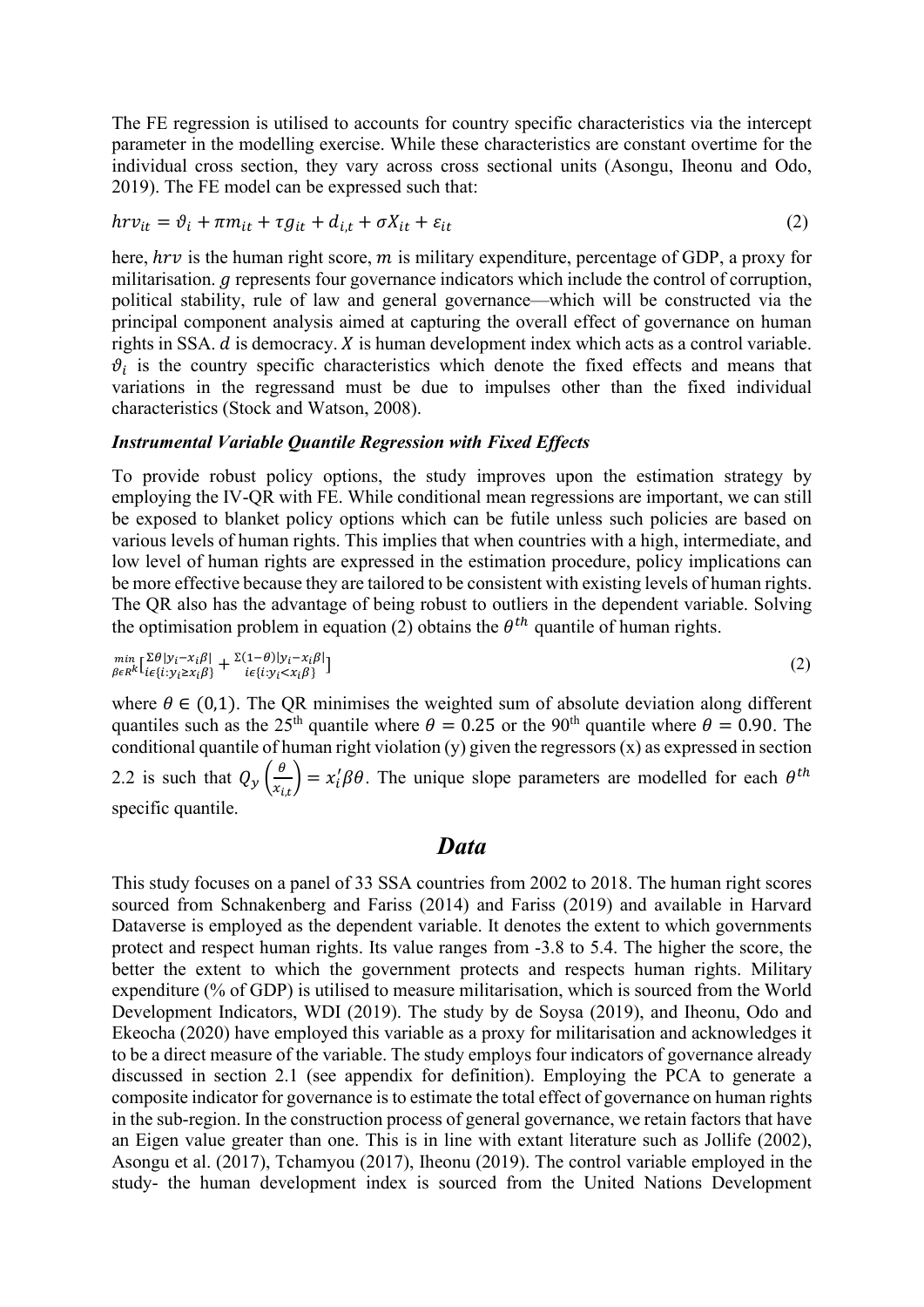Program (UNDP). This variable is included in the modelling exercise because of its linkage to human rights. Intuitively, human development (and its component) can greatly reduce the rate of human rights violation in any country. For instance, education can aid in the reduction of poverty and improve peace which reduces human right violation.

Countries employed in the study include Angola, Benin, Botswana, Burkina Faso, Burundi, Cameroon, Cabo Verde, Central African Republic, Comoros, Democratic Republic of Congo, Djibouti, Equatorial Guinea, Eritrea, Gabon, Gambia, Ghana, Guinea, Guinea-Bissau, Kenya, Lesotho, Liberia, Malawi, Mali, Mauritania, Namibia, Niger, Nigeria, Republic of Congo, Senegal, Sierra Leone, South Africa, Togo, Zambia.

## **Results**

This section begins with a simple descriptive statistic of the variables employed in the study. Table 1 shows that the mean value of human rights is -0.1148, reflecting a low level of human rights in SSA. Further, the human rights score has a maximum value of 2.2764 and a minimum value of -2.3597. Military expenditure is seen to have an average value of 1.7890. However, it has a maximum value of 20.8657 and a minimum value of 0.1792.

| Variable  | Mean      | Minimum   | Maximum | Observations |
|-----------|-----------|-----------|---------|--------------|
| HR        | $-0.1148$ | $-2.5839$ | 2.2764  | 528          |
| MIL       | 1.7890    | 0.1792    | 20.8657 | 458          |
| CC        | $-0.6482$ | $-1.8263$ | 1.2167  | 561          |
| <b>PS</b> | $-0.4557$ | $-2.6992$ | 1.2002  | 561          |
| RL        | $-0.7037$ | $-1.8165$ | 0.7305  | 561          |
| D         | 3.0065    | $-7$      | 10      | 462          |
| HDI       | 0.4835    | 0.263     | 0.728   | 554          |
|           |           |           |         |              |

#### **Table 1: Summary Statistics of the Variables**

Source: Author's computation.

Note: HR is Human Rights score, MIL is Military Expenditure, CC is Control of Corruption, PS is Political Stability, RL is Rule of Law, D is Democracy and HDI is Human Development Index.

Governance indicators are also observed to be negative reflecting poor governance in the region. Based on their average values, it is revealed that the rule of law in SSA seems to be the poorest compared to other governance indicators. On the other hand, democracy has a mean value of 3.0065, a minimum value of -7 and a maximum value of 10. The average value of HDI is also observed to be 0.4835. This indicates that the level of human development in SSA is  $\log$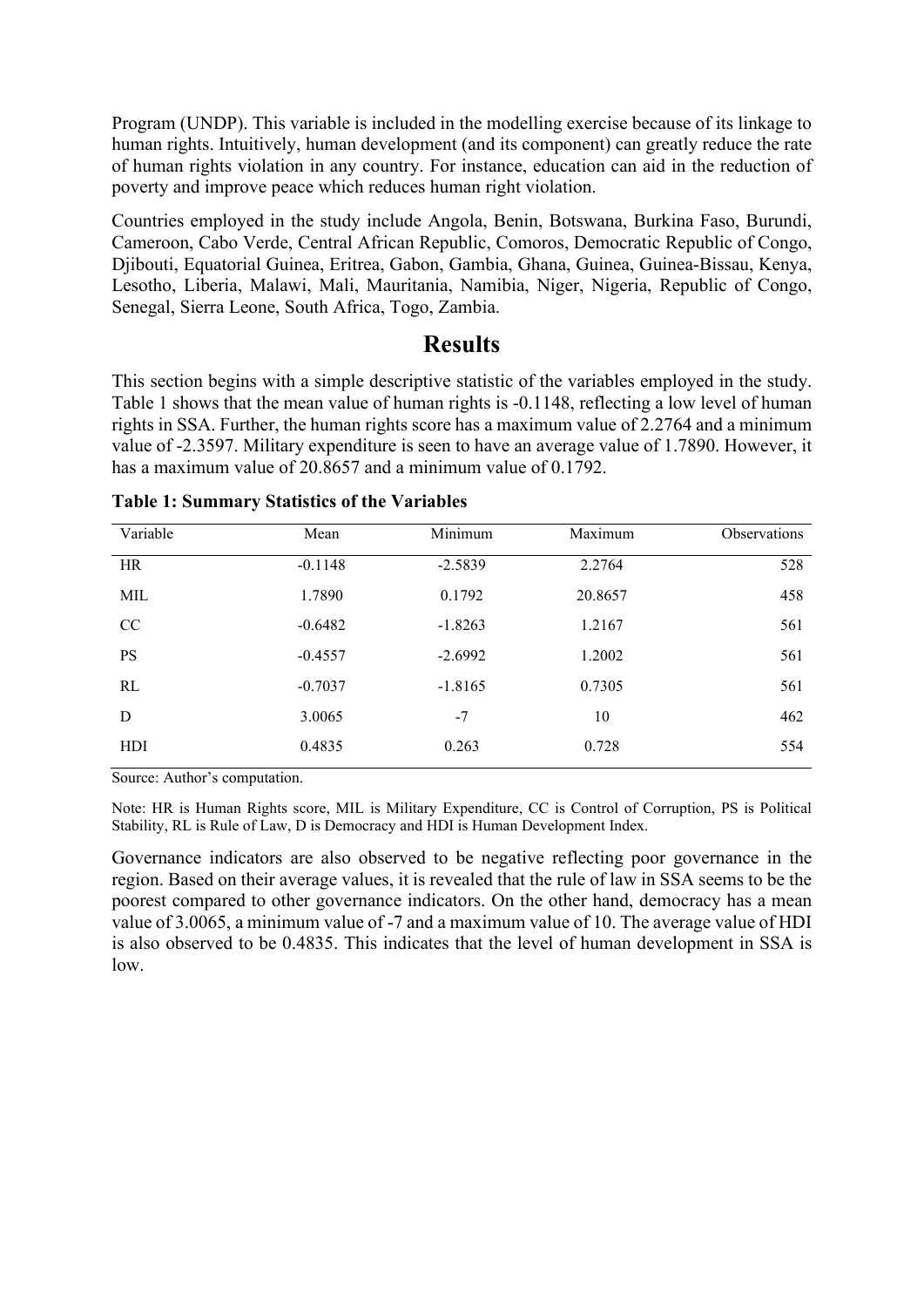|           | <b>HR</b> | MIL       | CC     | <b>PS</b> | RL     | D      | HDI   |
|-----------|-----------|-----------|--------|-----------|--------|--------|-------|
| <b>HR</b> | 1.000     |           |        |           |        |        |       |
| MIL       | $-0.0084$ | 1.000     |        |           |        |        |       |
| CC        | 0.6273    | $-0.0084$ | 1.000  |           |        |        |       |
| <b>PS</b> | 0.8295    | $-0.0011$ | 0.7036 | 1.000     |        |        |       |
| RL        | 0.6750    | $-0.1310$ | 0.9189 | 0.7874    | 1.000  |        |       |
| D         | 0.2500    | $-0.2330$ | 0.5234 | 0.2227    | 0.5363 | 1.000  |       |
| HDI       | 0.2892    | 0.0187    | 0.4865 | 0.4833    | 0.5078 | 0.1974 | 1.000 |
|           |           |           |        |           |        |        |       |

**Table 2: Correlation Matrix of the Variables employed in the Model**

Source: Author's computation.

Note: HR is Human Rights score, MIL is Military Expenditure, CC is Control of Corruption, PS is Political Stability, RL is Rule of Law, D is Democracy and HDI is Human Development Index.

Table 2 reveals the correlation among the variables in the study. This analysis is conducted in other to avoid the issue of multicollinearity which can lead to estimation bias. This is important because of the relationship the regressors in the model could have—reflecting the importance of utilising data that are not near-perfectly correlated. The result reveals no strong correlation among the explanatory variables except for the indicators of governance. This means that for us to obtain the individual effect of the governance indicators on human rights, we model them separately. Further results show that human rights variable is positively correlated with the explanatory variables in the model apart from military expenditure as seen in the second column of table 2.

Before proceeding to estimating the regression, we create a composite index of governance to capture the overall effect of governance on human rights in SSA. Table 3 provides the results of the principal component analysis. It is revealed that the first principal component will be retained because the Eigenvalue is greater than one. This means that the new index for governance is created with the first principal component.

| Principal<br>Component | Eigenvalue | Proportion | Cumulative | Eigenvectors |          |
|------------------------|------------|------------|------------|--------------|----------|
|                        |            |            |            | Variable     | First PC |
| First PC               | 2.5282     | 0.8428     | 0.8428     | CC           | 0.5848   |
| Second PC              | 0.3859     | 0.1286     | 0.9714     | <b>PS</b>    | 0.5392   |
| Third PC               | 0.0857     | 0.0286     | 1.0000     | RL           | 0.6060   |

#### **Table 3: Principal Component Analysis**

Source: Author's computation.

The empirical result from table 4(a) shows that military expenditure has a negative and statistically significant impact on human rights in SSA on average. However, this effect is more intense in the  $10<sup>th</sup>$  quantile and declines at increasing quantiles. This suggests that the negative impact of militarisation on human rights is more pronounced in countries where the existing level of human rights is low in comparison to countries where the existing level of human rights is high.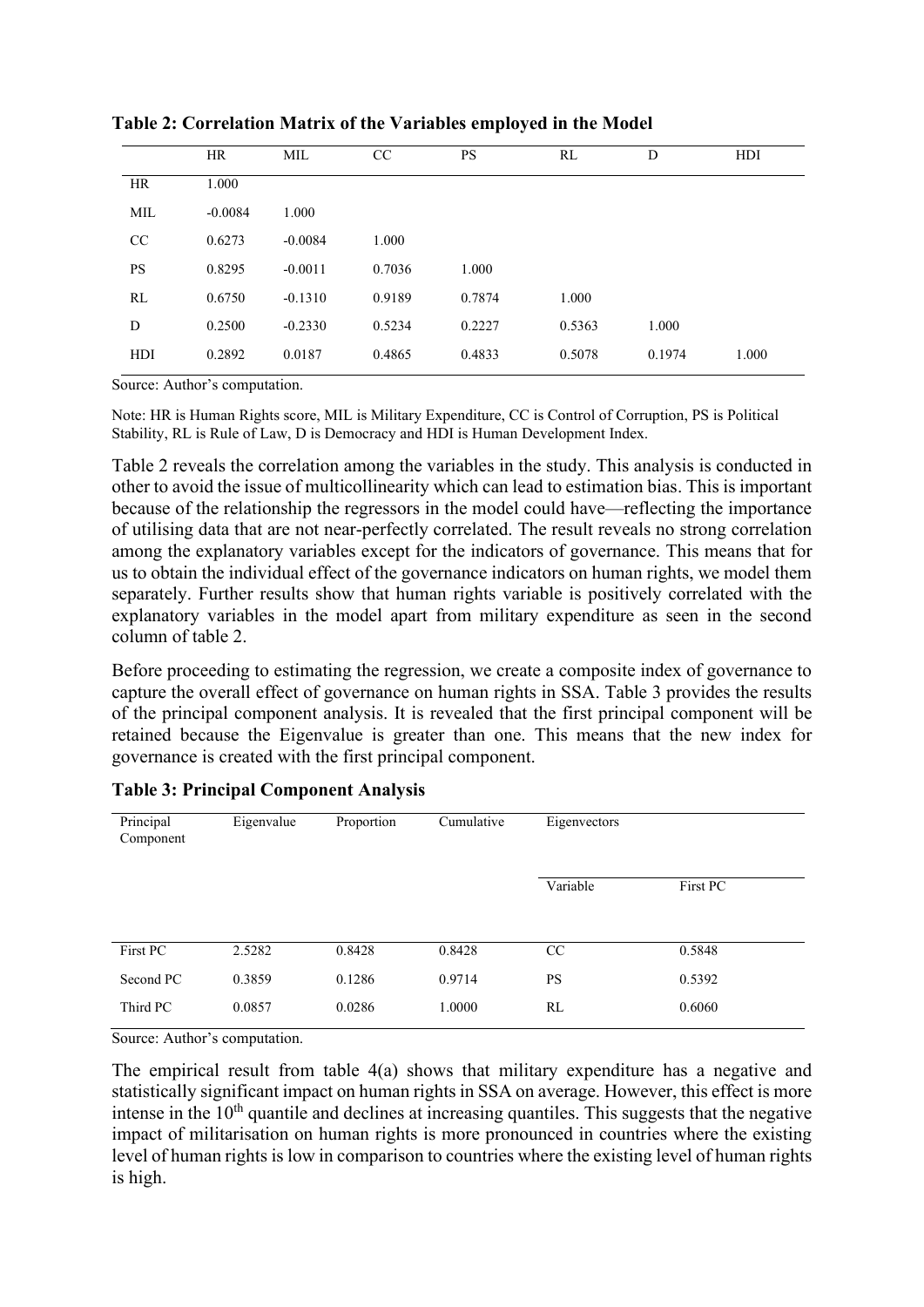| Variables            | Fixed Effect | Q.10         | Q.25         | Q.50         | Q.75         | Q.90       |
|----------------------|--------------|--------------|--------------|--------------|--------------|------------|
| Military             | $-0.1938***$ | $-0.2439***$ | $-0.2250***$ | $-0.1903***$ | $-0.1643***$ | $-0.1443*$ |
|                      | (0.000)      | (0.008)      | (0.001)      | (0.000)      | (0.005)      | (0.067)    |
| Control of           | 0.1817       | 0.1748       | 0.1774       | $0.1822*$    | 0.1857       | 0.1885     |
| Corruption           | (0.141)      | (0.369)      | (0.230)      | (0.064)      | (0.133)      | (0.260)    |
| Democracy            | $0.0580***$  | 0.0618       | $0.0604**$   | $0.0577***$  | $0.0557**$   | 0.0542     |
|                      | (0.000)      | (0.113)      | (0.042)      | (0.003)      | (0.024)      | (0.107)    |
| HDI                  | 0.4926       | 0.4247       | 0.4503       | 0.4974       | 0.5326       | 0.5597     |
|                      | (0.400)      | (0.724)      | (0.623)      | (0.415)      | (0.487)      | (0.590)    |
| Constant             | $-0.1175$    |              |              |              |              |            |
|                      | (0.687)      |              |              |              |              |            |
| F-Statistic          | $10.74***$   |              |              |              |              |            |
|                      | (0.0000)     |              |              |              |              |            |
| Within R-<br>Squared | 0.1137       |              |              |              |              |            |
| Observations         | 370          | 370          | 370          | 370          | 370          | 370        |

**Table 4(a): IV-Fixed Effects Regression and IV-Quantile Regression with Fixed Effects (a)**

Source: Author's computation.

Note: \*\*\*, \*\* and \* denotes statistical significance at 1%, 5% and 10% respectively.

Furthermore, results from the FE model reveal that the control of corruption raises the human rights score insignificantly. This result is supported by the QR results. However, statistical significance is revealed in the  $50<sup>th</sup>$  quantile, denoting that controlling corruption increases human rights in countries where the existing level of human rights is at the median.

Also, the IV-FE model reveals that democracy increases the human rights score significantly. However, the results from the IV-QR show that for countries where the existing level of human rights score is at its lowest and highest level, democracy does not significantly influence human rights score. Furthermore, democracy increases the human rights score in the  $25<sup>th</sup>$ ,  $50<sup>th</sup>$  and  $75<sup>th</sup>$ quantiles. Results from table 4(a) did not see any significant relationship between human development index and the human right score. However, the relationship between human development and human rights is positive.

Table 4(b) shows the impact of militarisation, governance, and democracy on human rights in SSA when political stability acts as a proxy for governance. The result reveals that military expenditure has a negative effect on human rights, similar to the result in table 4(a). Political stability is seen to improve the human rights score positively and significantly across both estimation techniques. However, the influence of political stability on human rights is more pronounced in countries where the existing level of human rights is low compared to countries where the existing level of human rights score is high.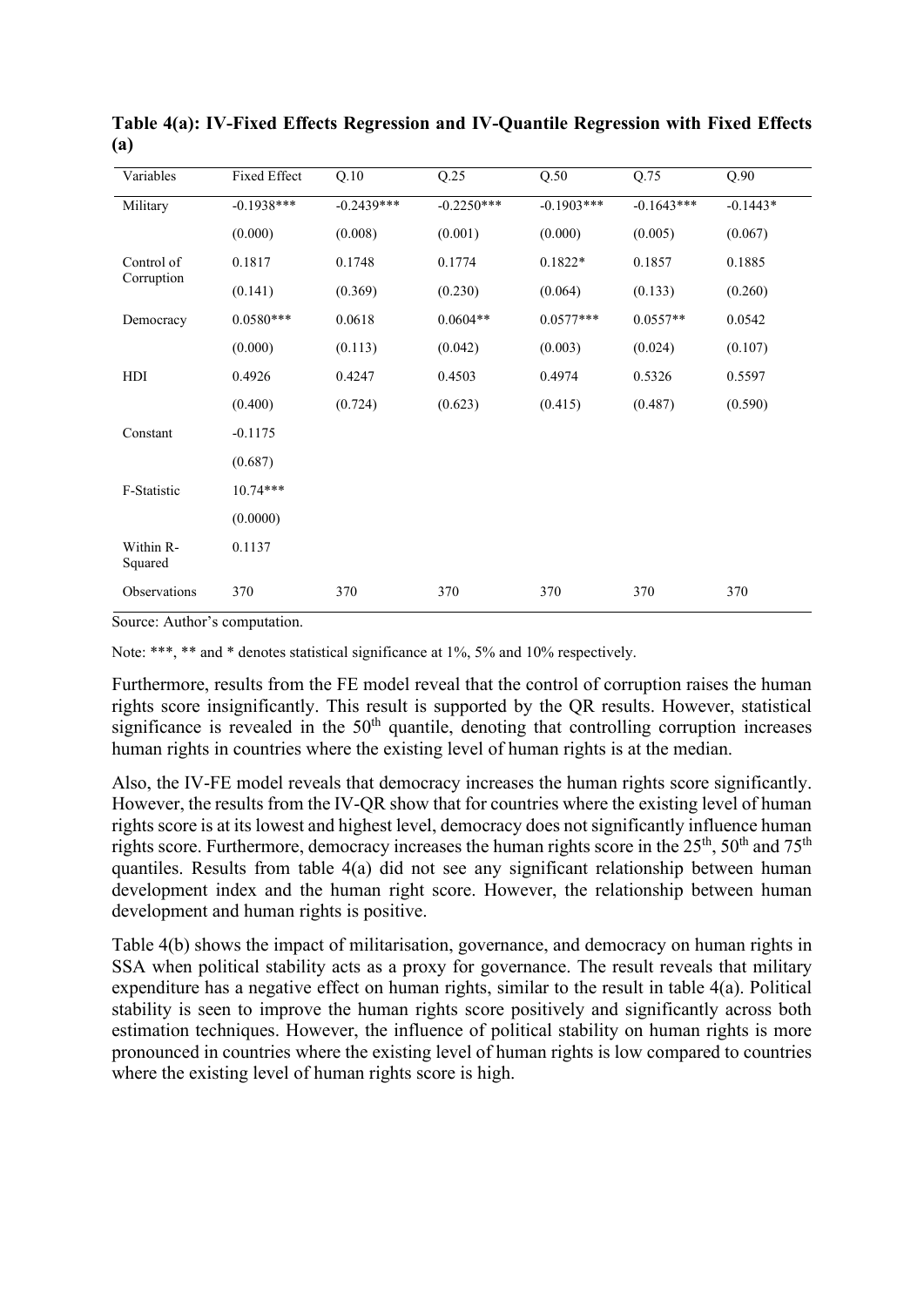| Variables            | Fixed Effect | Q.10        | Q.25        | Q.50         | Q.75        | Q.90        |
|----------------------|--------------|-------------|-------------|--------------|-------------|-------------|
| Military             | $-0.1257***$ | $-0.1738*$  | $-0.1512**$ | $-0.1255***$ | $-0.1025*$  | $-0.0922$   |
|                      | (0.000)      | (0.069)     | (0.022)     | (0.007)      | (0.071)     | (0.308)     |
| Political            | $0.6199***$  | $0.7385***$ | $0.6827***$ | $0.6194***$  | $0.5627***$ | $0.5125***$ |
| Stability            | (0.000)      | (0.000)     | (0.000)     | (0.000)      | (0.000)     | (0.000)     |
| Democracy            | $0.0266**$   | 0.0229      | 0.0246      | $0.0266*$    | $0.0283*$   | 0.0298      |
|                      | (0.039)      | (0.414)     | (0.202)     | (0.053)      | (0.090)     | (0.209)     |
| Human                | $1.0279**$   | 0.6591      | 0.8321      | $1.0293**$   | 1.2065*     | 1.3629      |
| Development          | (0.035)      | (0.517)     | (0.235)     | (0.038)      | (0.046)     | (0.112)     |
| Constant             | $-0.2256$    |             |             |              |             |             |
|                      | (0.346)      |             |             |              |             |             |
| F-Statistic          | 53.46***     |             |             |              |             |             |
|                      | (0.0000)     |             |             |              |             |             |
| Within R-<br>Squared | 0.3896       |             |             |              |             |             |
| Observations         | 370          | 370         | 370         | 370          | 370         | 370         |

**Table 4(b): Fixed Effects Regression and Quantile Regression with Fixed Effects (b)**

Source: Author's computation.

Note: \*, \*\* and \*\*\* denotes statistical significance at 1, 5 and 10% respectively.

Furthermore, democracy increases human rights significantly only significant in the 50<sup>th</sup> and 75th quantile. However, the IV-FE result shows that democracy significantly raises the human rights score in the region. Human development can be revealed to be significant only in the 50<sup>th</sup> and 75<sup>th</sup> quantile of the QR result. This reveals that the significance of human development to human rights is sensitive to the measure of governance quality in the econometric model.

Empirical evidence employing rule of law as a proxy for governance as shown in table 4(c) show that while military expenditure reduces human rights significantly, rule of law increases human rights significantly. This is observed in both estimation techniques. It is also revealed that the rule of law exerts more influence on human rights in countries where the existing level of human rights is low. Further results from the IV-FE model show that democracy improves human rights in SSA significantly while human development has no significant relationship with human rights.

| Table 4(c): Instrumental Variable Fixed Effects Regression and Quantile Regression with |  |
|-----------------------------------------------------------------------------------------|--|
| <b>Fixed Effects (c)</b>                                                                |  |

| Variables   | <b>Fixed Effect</b> | Q.10        | O.25        | Q.50         | Q.75         | Q.90        |
|-------------|---------------------|-------------|-------------|--------------|--------------|-------------|
| Military    | $-0.1495***$        | $-0.1377$   | $-0.1437**$ | $-0.1495***$ | $-0.1556***$ | $-0.1602**$ |
|             | (0.000)             | (0.151)     | (0.024)     | (0.001)      | (0.003)      | (0.029)     |
| Rule of Law | $0.9929***$         | $1.3783***$ | $1.1829***$ | $0.9926***$  | $0.7953***$  | $0.6470**$  |
|             | (0.000)             | (0.000)     | (0.000)     | (0.000)      | (0.000)      | (0.019)     |
| Democracy   | $0.0439***$         | 0.0440      | $0.0439*$   | $0.0439**$   | $0.0438**$   | 0.0438      |
|             | (0.002)             | (0.247)     | (0.081)     | (0.012)      | (0.035)      | (0.132)     |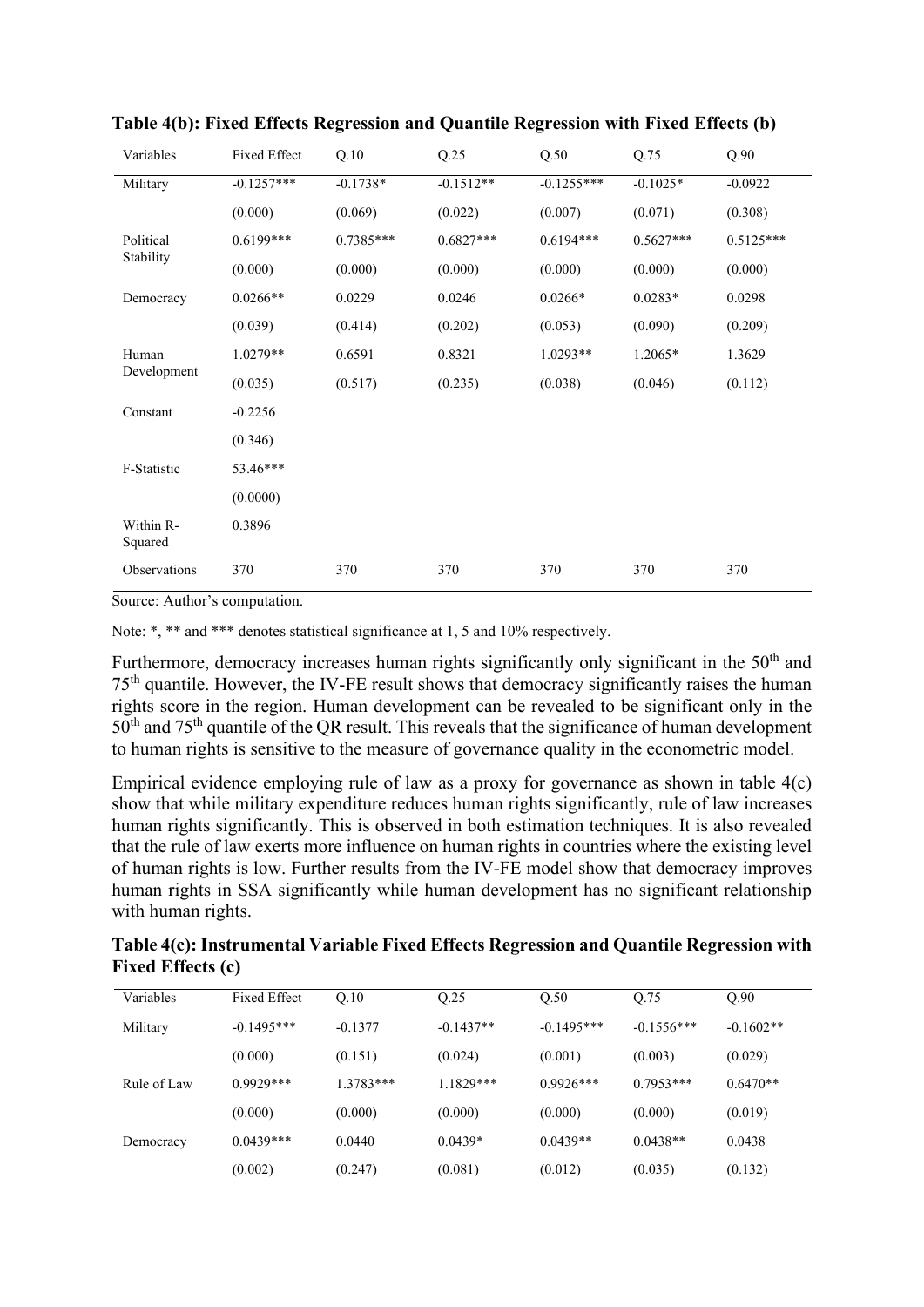| Human                | $-0.0013$  | $-0.2057$ | $-0.2057$ | $-0.0009$ | 0.2114  | 0.3709  |
|----------------------|------------|-----------|-----------|-----------|---------|---------|
| Development          | (0.998)    | (0.813)   | (0.813)   | (0.999)   | (0.768) | (0.712) |
| Constant             | $0.6023**$ |           |           |           |         |         |
|                      | (0.035)    |           |           |           |         |         |
| F-Statistic          | $27.19***$ |           |           |           |         |         |
|                      | (0.0000)   |           |           |           |         |         |
| Within R-<br>Squared | 0.2451     |           |           |           |         |         |
| Observations         | 370        | 370       | 370       | 370       | 370     | 370     |

Source: Author's computation.

Note: \*, \*\* and \*\*\* denotes statistical significance at 1, 5 and 10% respectively.

The result from the QR show that the influence of democracy on human rights is significantly in the  $25<sup>th</sup>$ ,  $50<sup>th</sup>$  and  $75<sup>th</sup>$  quantile. The study does not see any significant relationship between human development and human rights when the rule of law acts as a measure of governance quality.

In table 4(d), we employ the constructed governance quality indicator as the measure of governance which we term general governance. The empirical result reveals that general governance increases the human rights score.

| Variables            | Fixed Effect | Q.10        | Q.25        | Q.50         | Q.75        | Q.90        |
|----------------------|--------------|-------------|-------------|--------------|-------------|-------------|
| Military             | $-1.1335***$ | $-0.1738**$ | $-0.1512**$ | $-0.1255***$ | $-0.1025*$  | $-0.0822$   |
|                      | (0.000)      | (0.069)     | (0.022)     | (0.007)      | (0.071)     | (0.308)     |
| Governance           | $0.4917***$  | $0.5850***$ | $0.5408***$ | $0.4907***$  | $0.4457***$ | $0.4060***$ |
|                      | (0.000)      | (0.000)     | (0.000)     | (0.000)      | (0.000)     | (0.000)     |
| Democracy            | $0.0266**$   | 0.0229      | 0.0247      | $0.0266*$    | $0.0283*$   | 0.0298      |
|                      | (0.034)      | (0.414)     | (0.202)     | (0.053)      | (0.090)     | (0.209)     |
| Human                | $0.9689**$   | 0.6581      | 0.8321      | $1.0293**$   | $1.2065**$  | 1.3629      |
| Development          | (0.040)      | (0.517)     | (0.235)     | (0.046)      | (0.046)     | (0.112)     |
| Constant             | $-0.4457***$ |             |             |              |             |             |
|                      | (0.052)      |             |             |              |             |             |
| F-Statistic          | $60.44***$   |             |             |              |             |             |
|                      | (0.0000)     |             |             |              |             |             |
| Within R-<br>Squared | 0.4038       |             |             |              |             |             |
| Observations         | 394          | 394         | 394         | 394          | 394         | 394         |

**Table 4(d): Fixed Effects Regression and Quantile Regression with Fixed Effects (d)**

Source: Author's computation.

Note: \* and \*\* denotes statistical significance at 1 and 5% respectively.

Results from the IV-FE model show that democracy and human development significantly increases the human rights score in SSA. In the quantile regression result, the significant impact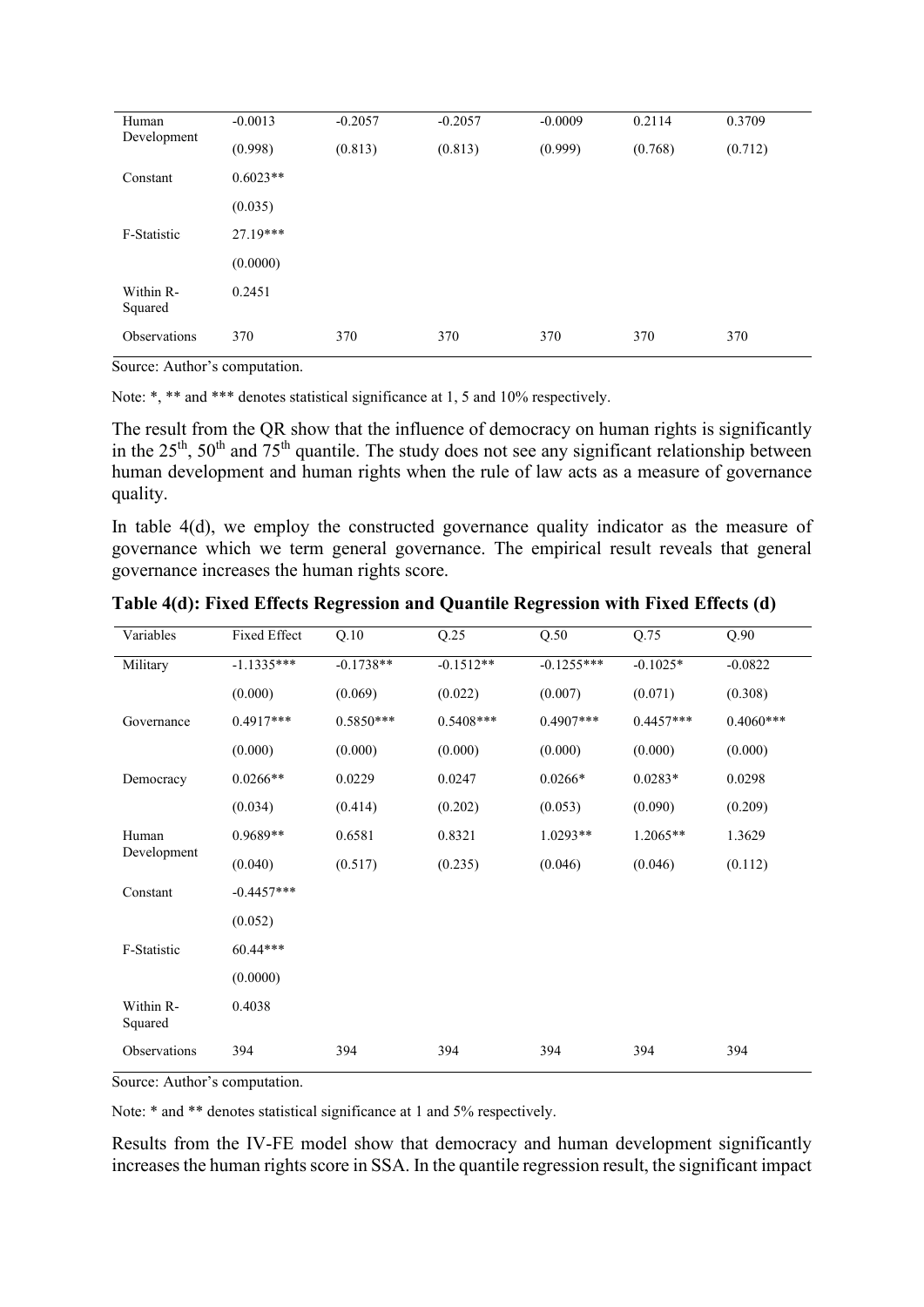of democracy and human development on the human rights score is revealed in the  $50<sup>th</sup>$  and  $75<sup>th</sup>$  quantiles.

## **Conclusion**

The protection of human rights remains very important for the socio-economic development of societies. The first step in protecting human rights is understanding what factors influence the level of human rights. This study provided empirical evidence on the impact of militarisation, governance, and democracy on human rights in SSA-- a region where there is a predominance in human rights violation. The study employed data for 33 countries in the region for the period 2002 to 2018 in a panel data environment. To account for simultaneity/reverse causality and country specific heterogeneity, the study employed the IV-FE model and the IV-QR with FE. The QR was also employed in the study to account for the existing level of human rights. The empirical result from the IV-FE model shows that military expenditure, a proxy for militarisation has a negative and statistically significant impact on human rights in Africa. This is in line with the result of Vadlamannati and Pathmalal (2010) where the increase in military spending reduces human rights. Further results from the QR show that when the control of corruption, political stability, and general governance acts as a proxy for governance, the negative effect of military expenditure on human rights is a decreasing function of the human right score. i.e. militarisation effect is more pronounced in countries where the existing level of human rights is lower compared to countries where the existing level of human rights is high. Further results from the IV-FE model show that the control of corruption and democracy have a positive impact on human rights.

It is also revealed that the influence of controlling corruption on human rights is more pronounced in countries where the existing levels of human rights are high. However, the significance is revealed only in the median. It has also been revealed that political stability has a more favourable impact on human rights in countries where the existing level of human rights is low. Similar findings can be obtained on the rule of law-human rights relationship. The influence of rule of law on the human rights score is more pronounced in countries where the existing levels of human rights are low compared to the countries where the initial levels of human rights is high. General governance is also revealed to significantly increase human rights in SSA. The quantile estimates show that governance generally will reduce human rights violations more in countries where existing levels of human rights are lower. Finally, democracy is revealed to affect human rights in countries where the existing level of human rights is moderately high.

Based on these findings, the study recommends the following (1) the abatement of militarisation in SSA should be prioritised. Instead, governments should focus on peaceful and logical reconciliations in times of crises, the conflict management model of compromise can be employed in times of uprising as against the competitive model, (2) an improvement in the quality of governance is also recommended with particular emphasis on controlling the level of corruption in the region, improving political stability via an inclusive political system, and ensuring the rule of law, (3) there is need for the continued democratisation of the SSA region as well as the need for the improvement in the level of democracy. One of such ways to improve democracy in SSA is through constitutional amendments and adherence to such constitutions. This is particularly important for those countries where the existing levels of human rights are neither very low nor very high based on the SSA experience.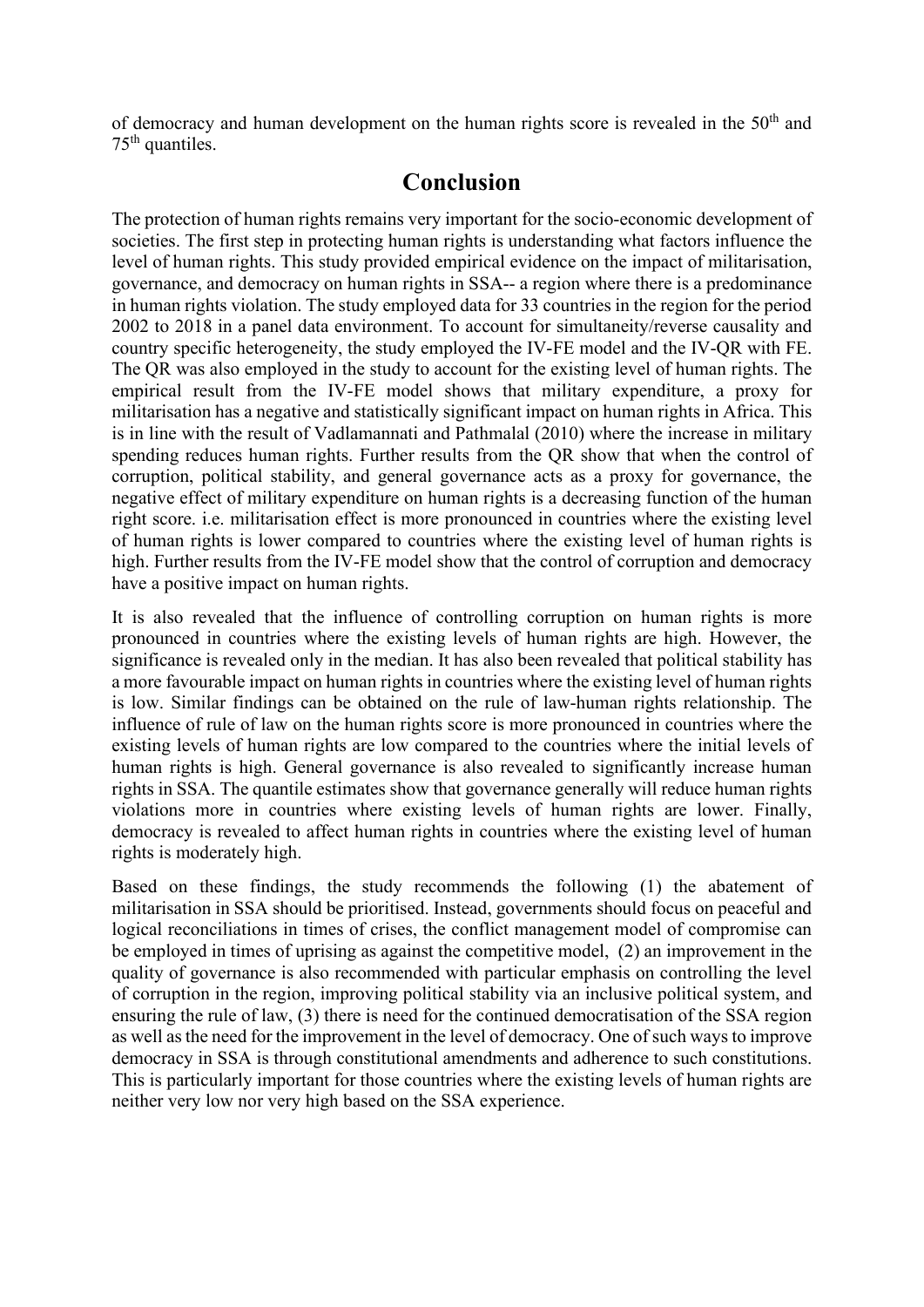References

- Adeakin, I. (2016). The Military and Human Rights Violation in Post-1999 Nigeria: Assessing the Problems and Prospects of Effective Internal Enforcement in an Era of Insecurity. *African Security Review, 25*(2), 129-145.
- Amnesty International. (2018). *Annual Report.* Retrieved from www.amnesty.org/en/countries/africa/report-africa/
- Asongu, S., Iheonu, C., & Odo, K. (2019). The Conditional Relationship between Renewable Energy and Environmental Quality in Sub-Saharan Africa. *Environmental Science and Pollution Research, 26*, 36993-37000.
- Asongu, S., Tchamyou, V., Asongu, N., & Tchamyou, N. (2017). Fighting Terrorism in Africa: Evidence from Bundling and Unbundling Institutions. *Empirical Economics*, 1-51.
- Balakrishnan, R., & Heintz, J. (2015, October 29). *How Inequality threatens all Human Rights.* Retrieved from OpenGlobalRights: www.openglobalrights.org/how-inequalitythreatens-all-humans-rights/
- Bernazzoli, R., & Flint, C. (2009). From Militarisation to Securitization: Finding a Concept that Works. *Political Geography*.
- Blume, L. S. (2007). The Economic Effects of Human Rights. *Kyklos, 60*(4), 509-538.
- Boutros-Ghali, B. (1996). AnAgenda for Democratization . *"Support by the United Nations system of the efforts of Governments to promote and consolidate new or restored democracies".* United Nations Department of Public Information.
- Conrad, C. (2014, September 5). *Why Democracy doesn't always improve Human Rights.* Retrieved January 18, 2021, from LSE: https://blogs.lse.ac.uk/europpblog/2014/09/05/why-democracy-doesnt-alwaysimprove-human-rights/
- Conteh-Morgan, E. (1993). Conflict and Militarisation in Africa: Past Trends and New Scenarios. *Conflict Quarterly*, 27-47.
- de Soysa, I. (2019). Does Foreign Direct Investment Encourage State Militarisation and Reduce Peace Sociatal Security? An Empirical Test, 1980-2017. *Peace Economics, Peace Science and Public Policy*. doi:10.1515/peps-2019-0011
- Driscoll, J., & Kraay, A. (1998). Consistent Covariance Matrix Estimation with Spatial Dependent Data. *Review of Economic and Statistics, 80*, 549-560.
- Evans, T. (2001). If Democracy, then Human Rights? *Third World Quarterly, 22*(4), 623-642.
- Fariss, C. (2019). Yes, Human Rights Practices are Improving Over Time. *American Political Science Review, 113*(3), 868-881. Retrieved from https://dataverse.harvard.edu/dataset.xhtml?persistentId=doi:10.7910/DVN/TADPGE
- Iheonu, C. (2019). Governance and Domestic Investment in Africa. *European Journal of Government and Economics, 8*(1), 63-80.
- Iheonu, C., Agbutun, S., Omenihu, C., Ihedimma, G., & Osuagwu, V. (2019). The impact of Governance Quality on Mortality Rates in Sub Saharan Africa. *African Population Studies, 33*(1), 4655-4668.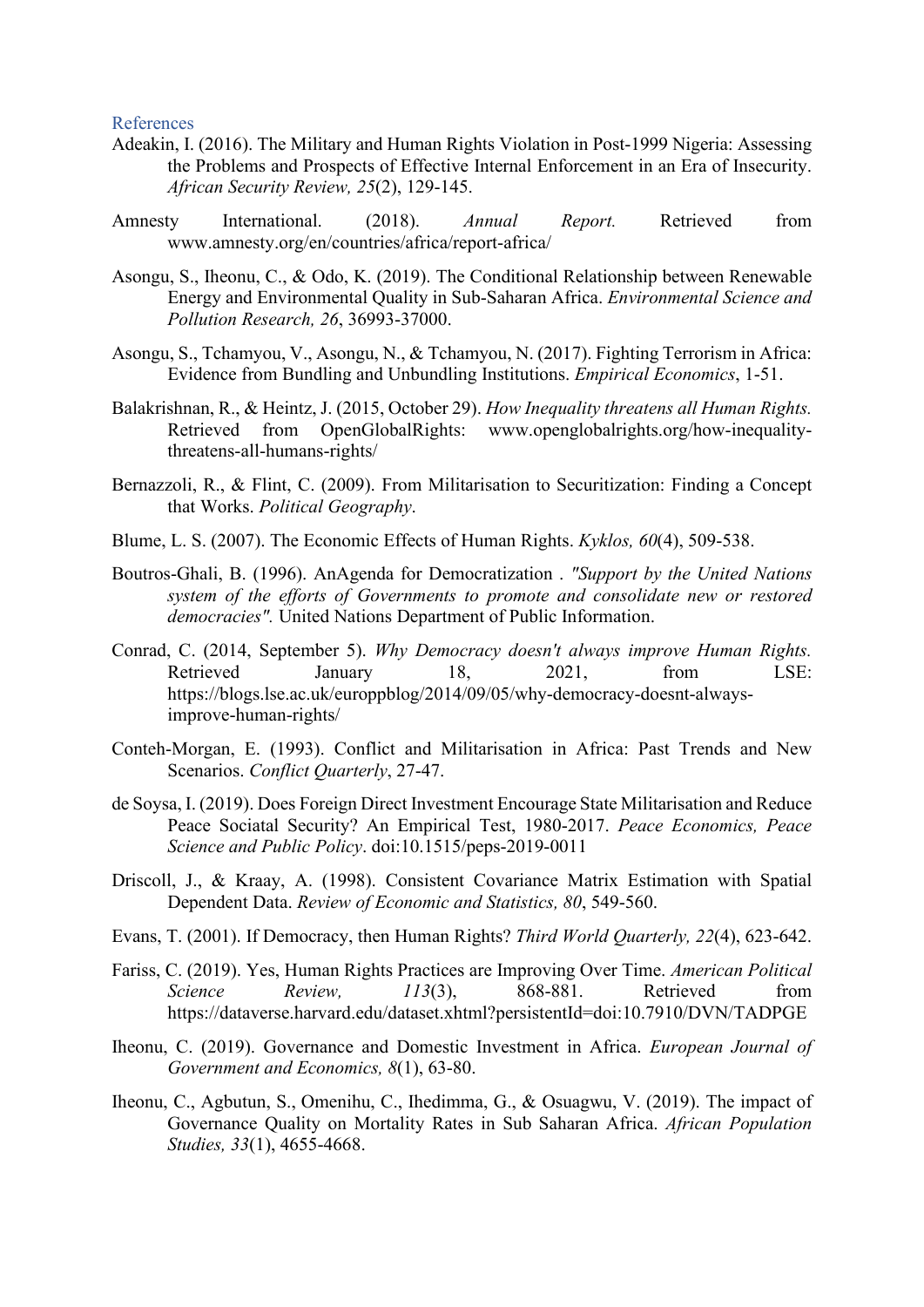- Iheonu, C., Odo, K., & Ekeocha, D. (2020). Estimating the effect of Democracy, Governance and Militarisation on Peace in Africa. *Journal of Public Affairs, e2253*.
- Jolliffe, I. (2002). *Principal Component Analysis* (2nd ed.). New York: Springer.
- Kaufman, D., Kraay, A., & Maztruzzi, M. (2005). *Governance Matters III: Governance Indicators for 1996-2002.* Washington DC: World Bank.
- Obioha, P. (2017). Understanding Freedom and Human Rights in Africa. *Covenant University Journal of Politics & International Affairs, 5*(1).
- Saba, C., & Ngepah, N. (2019). Military Expenditure and Security Outcome Convergence in African Regional Communities: Evidence from the Convergence Club Algorithm. *Peace Economics, Peace Science and Public Policy*. doi:10.1515/peps-2019-0014
- Saikia, I. (2013). Good Governance and Human Rights: International and National Perspective. *International Journal of Advancements in Research & Technology, 2*(7), 124-134.
- Schnakenberg, K., & Fariss, C. (2014). Dynamic Patterns of Human Rights Practices. *Political Science Research and Methods, 2*(1), 1-31. Retrieved from https://dataverse.harvard.edu/dataset.xhtml?persistentId=doi:10.7910/DVN/TADPGE
- Stamatopoulou, E. (1999). The Importance of the Universal Declaration of Human Rights in the Past and Future of the United Nation's Human Rights Efforts. *ILSA Journal of International & Comparatve Law, 5*.
- Stock, J., & Watson, M. (2008). Heteroskedasticity-Robust Standard Errors for Fixed Effects Regression. *Econometrica, 76*, 155-174.
- Tchamyou, S. (2017). The role of Knowledge Economy in African Business. *Journal of the Knowledge Economy, 8*(4), 1189-1228. doi:10.1007/s13132-016-0417-1
- United Nations. (2013, September). Democracy and Human Rights: The role of the UN. *United Nations Discussion Paper 2013*.
- Vadlamannati, K., & Pathmalal, K. (2010). Exploring the relationship between spending and human rights performance in South Asia. *The International Journal of Human Rights, 14*(2), 142-165.